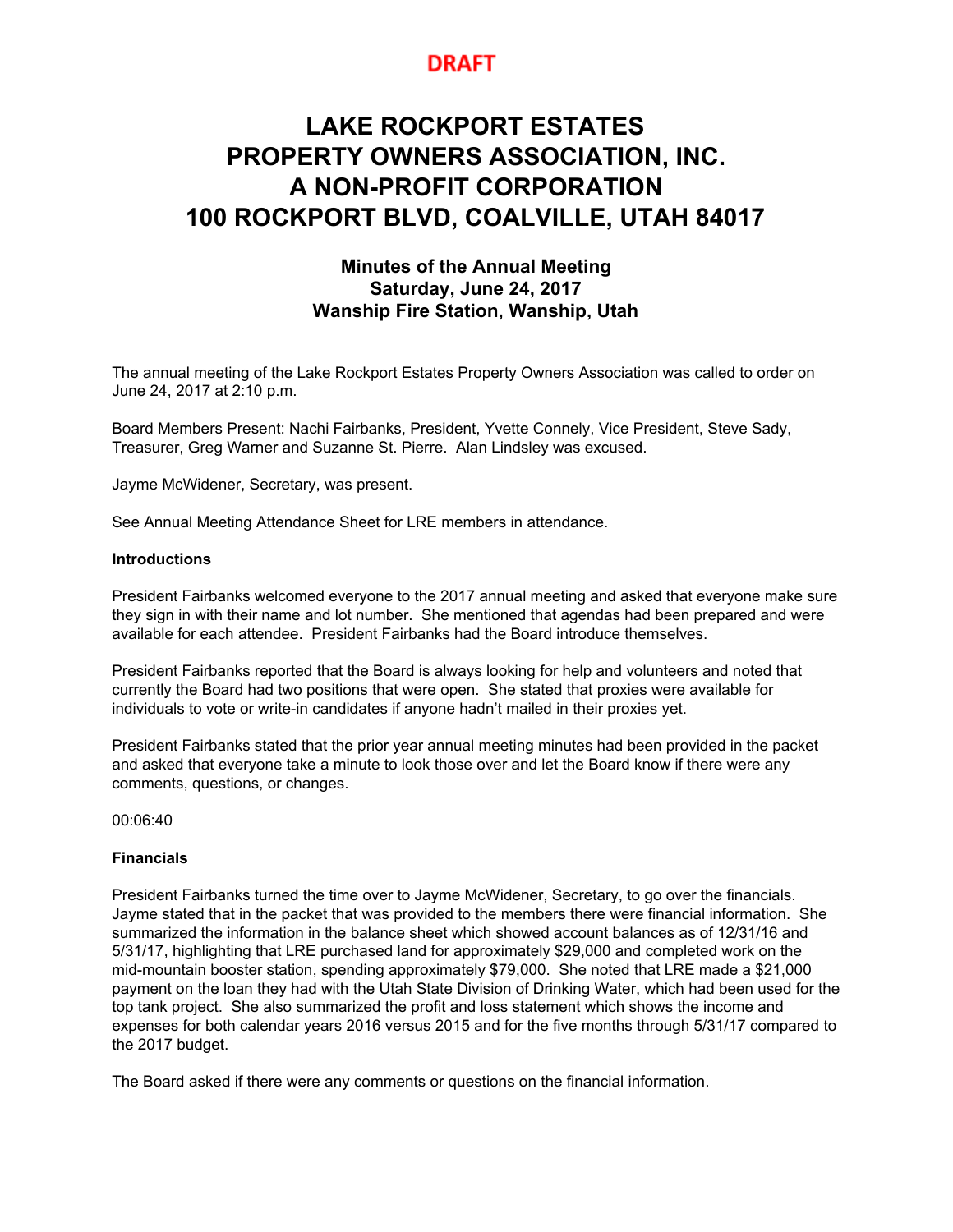**MOTION:** Larry Underwood, Lot 147, moved to APPROVE the financials as of December 31, 2016, including the budget for the year ending December 31, 2017. Donald Fulton, Lot 35, seconded the motion.

**VOTE:** For 32, Against 0, Abstained, 0. The motion passed.

A question was asked regarding the lack of any budgeted expenditures for the gate. Jayme stated that the Board did expect to spend money on the gate, as there was a project currently being finished up on that, so that was an oversight. She stated she would correct the budget for this.

#### 00:13:25

There was a question regarding who did the valuation on the fixed assets that were listed on the balance sheet. Jayme stated those numbers were based on actual cost, or money spent, when the asset was purchased, therefore amounts were on the balance sheet at historical cost. Jayme explained that the accumulated depreciation account was offsetting those costs that ultimately reduced the cost basis to a lower value as of today.

#### **Minutes**

Greg Warner asked if one of the members would approve the prior year annual meeting minutes.

**MOTION:** Dani Silva, Lot 175, moved to APPROVE the minutes of the June 11, 2016 annual meeting. James McKenna, Lot 84, seconded the motion.

**VOTE:** For 32, Against 0, Abstained, 0. The motion passed.

00:19:45

#### **Land Purchase**

Yvette Connely reported that LRE had purchased the triangular piece of land down by the gate, which was 1.63 acres of land. She stated that although the property had a number of easements going through it could have been sold and a home could have been put down by our dumpsters. Therefore, the Board determined it was in the best interest of the Association to purchase the land when they had the chance. The Board noted that as the mountain grows LRE would need more room for more dumpsters, more sheds, potentially a short-term parking lot and the Association needed the land to be able to expand as needed.

There was a question regarding how much was spent for the 1.63 acres and Yvette responded that we spent approximately \$28,500 on the purchase. It was asked if there were any plans for development of the property and Yvette stated there were no set plans now but the Board wanted to secure the property for potential expansion of what was currently there and even thought a large storage shed or garage-type shed could be an option in the future. It was suggested that a forum be created to ask for suggestions on the use of that property and the Board agreed that was a good idea.

00:26:00

#### **Mailboxes**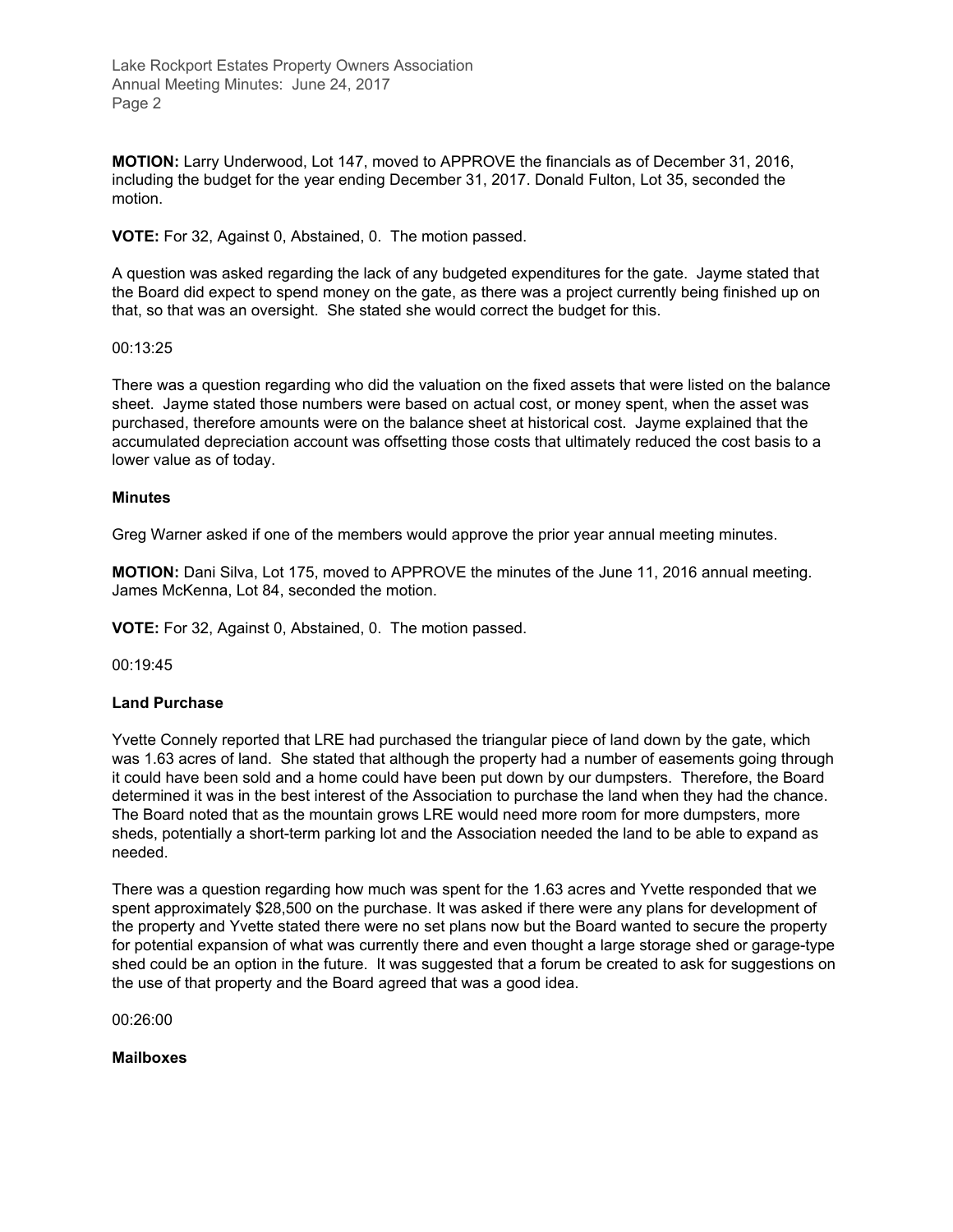President Fairbanks reported that in the past the Post Office had been responsible for putting mailboxes at the entrance to our Association and they had taken responsibility and control for assigning them out. As we have seen growth on the mountain there have been a lot of new requests for mailboxes and we don't have them available. President Fairbanks stated that she had been informed the USPS was in litigation of some kind that wasn't allowing them to install new mailboxes so we were told we had to install our own boxes and ensure they were within USPS specifications. We were told that a 16 mailbox stand would cost approximately \$1,500 and we would need at least two in order to cover our current needs and give us some additional room to grow. President Fairbanks reported that the Board is currently evaluating the size and the costs to cover our needs but our bigger concern is how we are going to fund the installation. The Board has considered handling the mailboxes similar to how the package shed is managed, where there would be a fee for anyone wanting a box, which would then ultimately pay for the cost to put the mailboxes in. The reason for this would be supported by the fact that if someone owns a bare lot and only visits the property once or twice a year for camping, why would they have to help pay for the costs, when the benefit is going to only be had by the individual that wants and uses the box. The other option would to have the Association absorb the costs so that everyone is ultimately paying for anyone to have and use a box. The Board welcomes any comments or suggestions on this matter.

There was a concern with putting more mailboxes on property that LRE doesn't own and President Fairbanks stated that LRE leases that property from the government so it wasn't an issue but a concern had been raised regarding trying to fit over 300 mailboxes in its current location, therefore owning the property inside the gate was reassuring because we had options if we needed to relocate the boxes. A member asked the details of the lease of the property and Greg Warner stated that we paid a one-time fee of \$150 for a 25-year lease.

The Board took thoughts from the members regarding the mailboxes and one member stated that they thought it would be reasonable for the Association to absorb the costs because it would assist with the overall growth and infrastructure of the mountain. Another thought was that if there was no cost for the mailboxes everyone would want one, even if they weren't going to use it, and we'd be forced to add more mailboxes sooner rather than later.

00:37:20

# **Water Update**

Greg Warner reported that in the past year LRE had to replace their mid-mountain tank which was due to the tank and the pump system being installed in the 1970's. LRE had been patching the tank for years, however, it was determined that even after the annual patch jobs the tank was leaking too much to justify continued patches and it needed to be replaced. Greg reported that the old tank held about 8,000 gallons and we were pumping about 20-25 gallons per minute with the old pump system, whereas now the new tank is a 4,000-gallon tank and we have the capabilities of pumping up to 100 gallons per minute. Greg reported that right now LRE was pumping approximately 45 gallons per minute to keep the top tank full.

Greg reported that the top tank project was completed this year with the security fence installation being completed approximately 2 weeks ago.

Greg stated that at the mid-mountain pump station there is still some software and programming that needs to be completed for the SCADA system to be fully functional. Greg stated that we still needed to take care of the retaining wall that would go around the mid-mountain pump station to complete the project to avoid anyone coming down the mountain too fast, especially during the winter, and taking out the LRE pumps. President Fairbanks stated that decisions needed to be made on material, look, and entrance points to access the pumps for maintenance and repairs.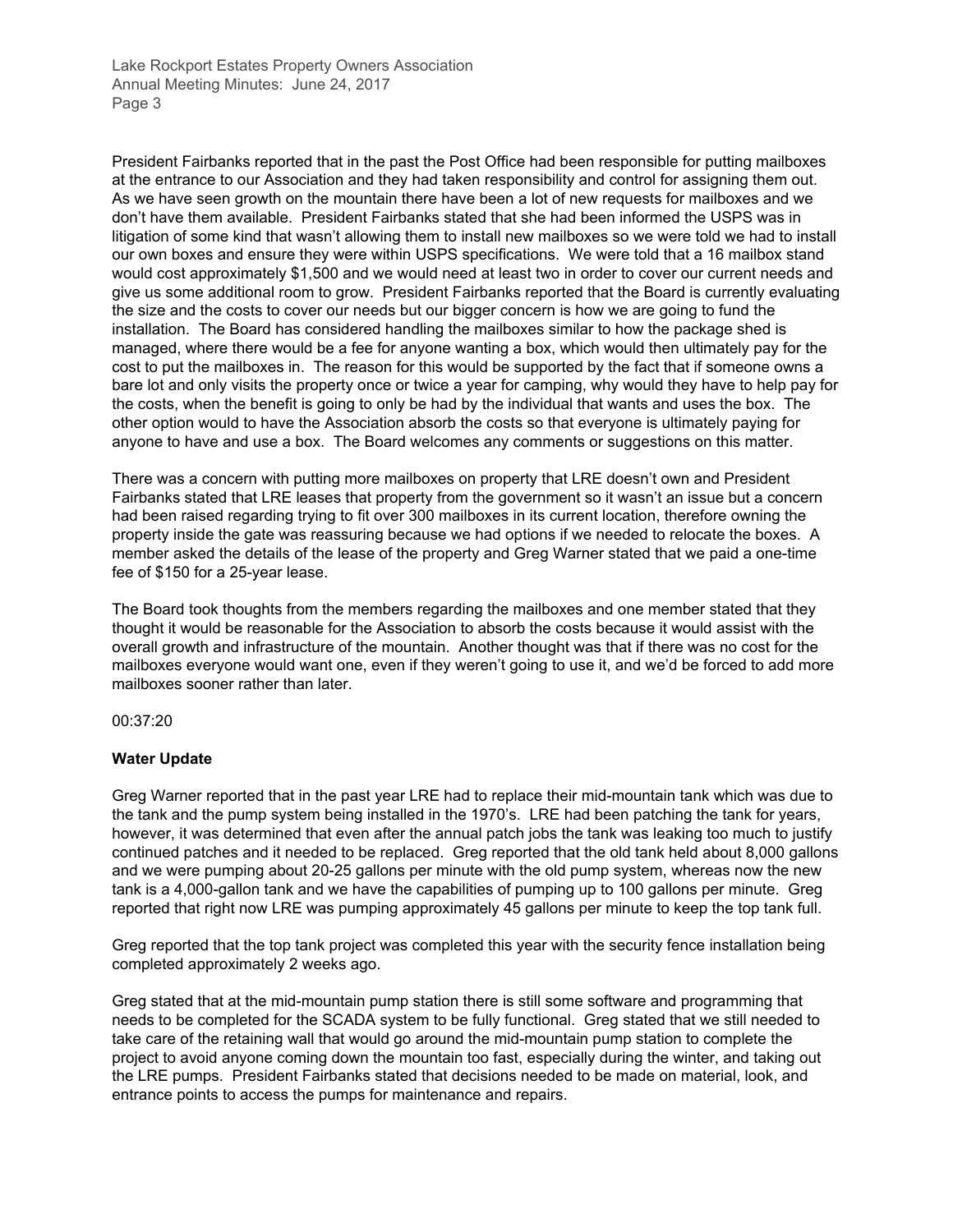The question was asked if this project completion would get us to year-round water. Greg stated that this was just one smaller step to get us there. In the past couple years, we had been making improvements to the water system to meet the Utah State Division of Drinking Waters standards and requirements to avoid large fines and now we were working on replacing and upgrading larger items, for example the top tank and the mid-mountain tank, to ensure our system was functioning and going to be able to support the year-round water.

Greg reported that the next phase of getting to year-round water was going to be to replace the distribution lines and our engineer had estimated the cost being anywhere from \$5 million to \$9 million depending on how soon we got them done. Greg stated that based on our current cash inflows from annual assessments we had about \$150,000 to spend on distribution line upgrades every year, so there were about 24 phases and the entire line replacement project was going to take around 20 years at that rate.

Greg reported that the Board does talk about finding financing opportunities, however, our challenge in the past has been having adequate collateral for any new loans. There was a question from a member if the Association was wasting money by delaying the project in the sense that by waiting or taking too much time to complete if part of the project was going stale or obsolete. Greg responded that was not the case and that as things are upgraded and improved they are done at standards that will ensure they will last 50 or more years.

There was a question as to having another entity run our water system and President Fairbanks stated that the Board had talked to Mountain Regional, a water company in the area, and ultimately if LRE was to relinquish control to a third party, that would give up our ability to decide how much and how quickly we improved our water system. Meaning that a third party could decide to do all of the improvements immediately, but they could potentially assess every single lot owner for the upfront fees to do so. The Board has considered this option but could do the same thing if they wanted to charge a special assessment or increase annual assessments for all lot owners, however, at this point the Board didn't think it was in the best interest of all lot owners to do that just to have a year-round system sooner. President Fairbanks noted that currently the Board was in discussions with the engineers to ensure our plan for the distribution lines was up to date and we would be making decisions as to how quickly we could replace those lines and how much extra money we would want to collect, if any, to speed up the process.

Greg reported that the Board was acting based on information gathered in 2008 where the Board received a lot of push-back from the members stating that they did not want annual assessments to increase at all to decrease the time it took to get year-round water. At that time, the Board did increase annual assessments \$200 per lot, but had a lot of complaints even with that small jump. Greg stated that after the Board completed their research they would reach out to the membership to get feedback on options, including any financing options that the Board could find and qualify for with our existing collateral.

Greg stated that as soon as the engineers get us back an updated plan for the distribution line replacements we will be using the LRE money to complete phases of those line replacements after we ensure we are ok to move forward on the projects and don't have to get approval or permit for the replacements, which would take more time and money.

#### 01:00:00

A member asked a question about our current seasonal water system and asked if there was anything that mandated the time we turned on and off the system and if not, if we could try to extend the dates.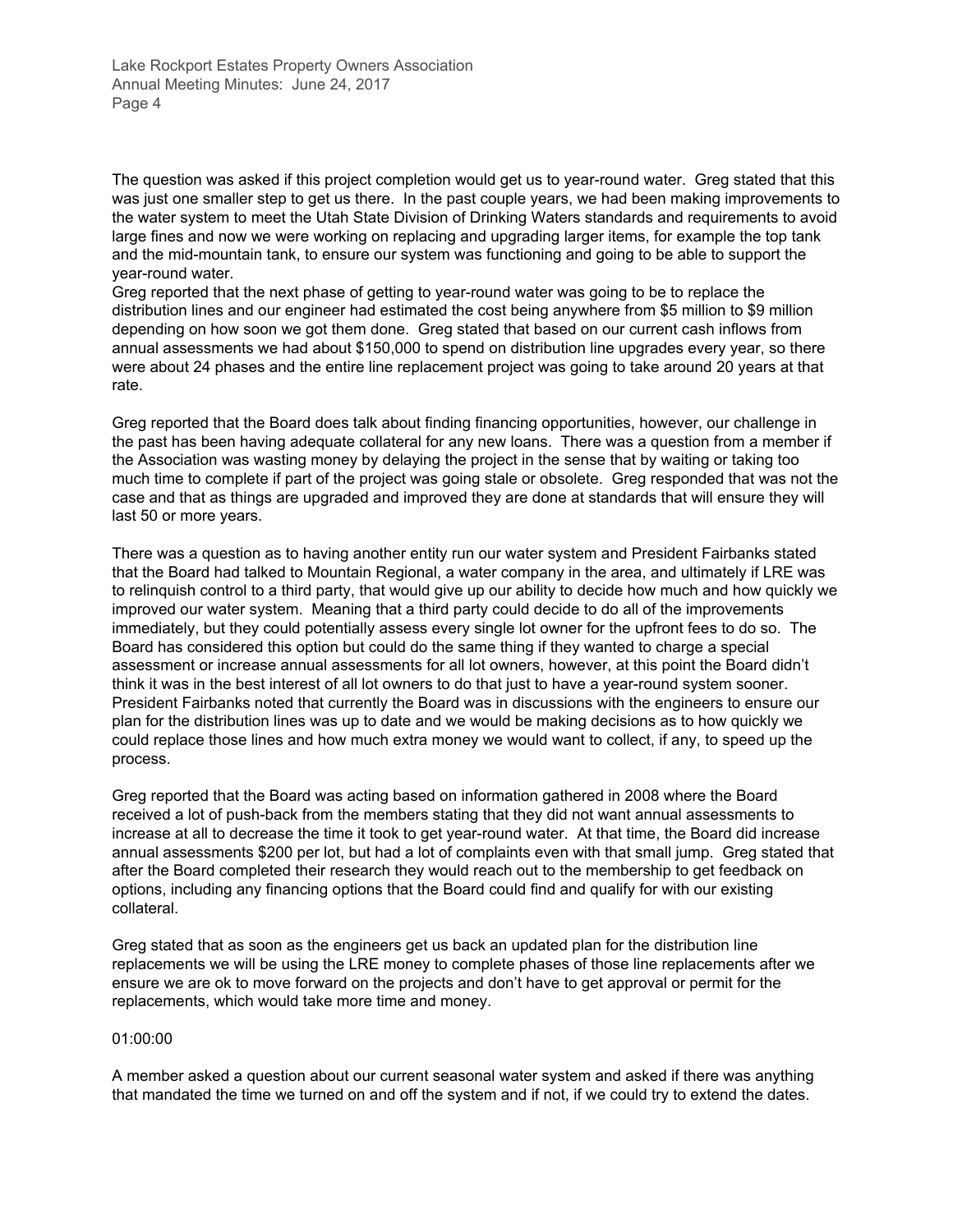Greg stated that the turn off and turn on date was really dependent upon weather conditions, especially now that we were required to have backflow preventers in place and inspected and certified before we were allowed to turn on the water. Greg stated that in the spring when there is an occasional late freeze, if backflows are installed there is the potential that those will break and have to be replaced and recertified, which would just negate the early water turn on date. President Fairbanks stated that LRE has had to modify their management of the water system because of the challenges and requirements with the backflows but ultimately the Utah State Division of Drinking Water mandates that seasonal water systems should be shut down from October 31 to May 1.

There was a question from a member regarding LRE's ability to store water in the top tank and provide water all winter to the residents. President Fairbanks stated that LRE does have a winter water program and there is a holding tank at the top of the mountain that residents can come collect water from to fill their holding tanks through the winter.

01:05:30

# **Road Update**

A member asked if the Board would consider putting a mirror at the second sharp turn up by Hollow and the Board stated that was something they would consider.

Greg reported that the roads had been graded and mag water had been put down on the roads a couple weeks prior and it improved the condition of the roads, however, there was some cement being poured on a building project only a couple days following the road maintenance, therefore the cement trucks traveling on the roads was simply bad timing. Greg stated that we are required to schedule the mag water months ahead of time, and we also have to coordinate the grading to happen immediately prior, so we didn't have any flexibility trying to adjust the dates for a construction project.

President Fairbanks reported that some of the secondary roads were graded earlier due to them not getting mag water, and thus not having to be coordinated with that process. Greg stated that there would also be additional road maintenance occurring this year and that larger road base was going to be laid on Hollow.

#### 01:10:10

A member asked if the Board was considering putting in speed deterrents on our roads. President Fairbanks agreed that there were some speeding issues that existed on the mountain but stated that there were studies that showed that speed bumps caused erratic driving, such that a driver would slow down for the bump but move faster after the bump and before the next one to make up time for having to slow down. She said that the Board was considering whether or not this would do more damage to our roads. Greg stated that this was an issue that the Board had been discussing for years and had many different options, including firehoses, ditches, etc. but nothing has seemed to be a perfect solution therefore no actions have been taken as of yet. A member suggested that the Board consider adding fun or different signs to the mountain to maybe stop to make people think or reconsider speeding on our roads.

01:16:15

# **Water Update (continued)**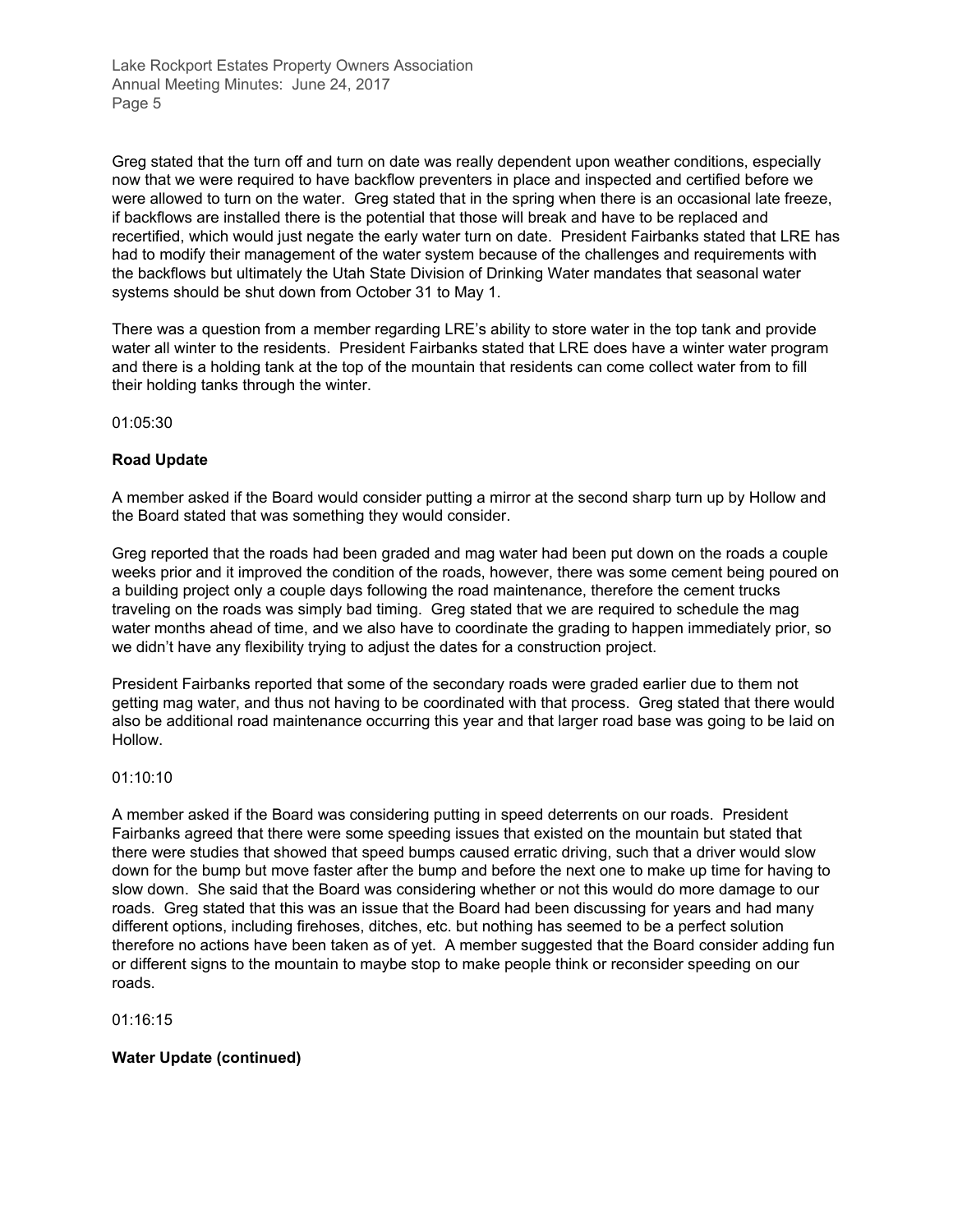Greg stated that there were some statistics he had forgot to mention regarding our water system. He stated that the water was turned on 4/24/17, that 85 backflows were installed, 12 were pending, and 6 backflows required repairs. He stated that LRE was currently working on the PRV's to set the pressure in the system.

#### 01:17:20

President Fairbanks mentioned that managing the backflows has been new for the Board and for any homes that have water storage tanks and haven't installed and certified their backflows, locks have been put on meters. She stated that the State will not allow LRE to supply homes with water if they don't have the backflows in place due to the safety issues with cross contamination. She stated that there is going to be a \$100 charge associated with removing locks on meters and the work that is necessary to ensure the home is safely connected to the system. She stated if the lock is tampered with LRE has to deal with vandalism and theft of water, which mostly is due to the fact that if the State finds out that LRE is providing water to a home that is not in compliance we could put our entire water system at risk of being shut down, as well as put the Association at risk for some major fines.

#### 01:20:50

A member asked a question about the power company and if the Board knew what they were doing in the Association. President Fairbanks stated that she didn't know anything more than what was in the newspapers and that LRE was simply informed that they were coming through to change up or maintain their power lines.

01:22:15

#### **Gate Update**

Greg reported that the internet had been installed at the top tank for the purpose of the LRE gate system so that LRE could upgrade the software, the hardware, and the devices for the gate. Greg reported that the old system wasn't being supported and we ultimately couldn't talk to our system to make changes to it, so upgrades had to occur to get the gate working properly so that we could then program new devices and codes. Greg reported that with this upgrade for our gate we were able to provide our members with another option for internet access on the mountain.

A question was asked about timing on completing the upgrades. Suzanne St. Pierre stated that she had posted on the website that LRE was ready to start taking requests for new codes, cards, and clickers and that an email just needed to be sent to Alan to make that request. She stated that he would need time to process the requests but the Board was hopeful that the system would be upgraded and new devices available within the next few weeks. She said that remotes cost \$35, cards are a little cheaper, and code changes were \$16. President Fairbanks stated that Alan would also be cleaning up the system, especially for those lots that have changed hands recently, therefore Alan might be contacting members to see if old cards or clickers were still in existence or if new codes were needed, especially for new lot owners.

#### 01:27:05

A question was asked by a member how they would go about connecting to this new internet service if they were interested and Suzanne stated that notifications would go out on how to get connected for any lot owners that were interested and lot owners will need to contact the internet provider directly to get set up.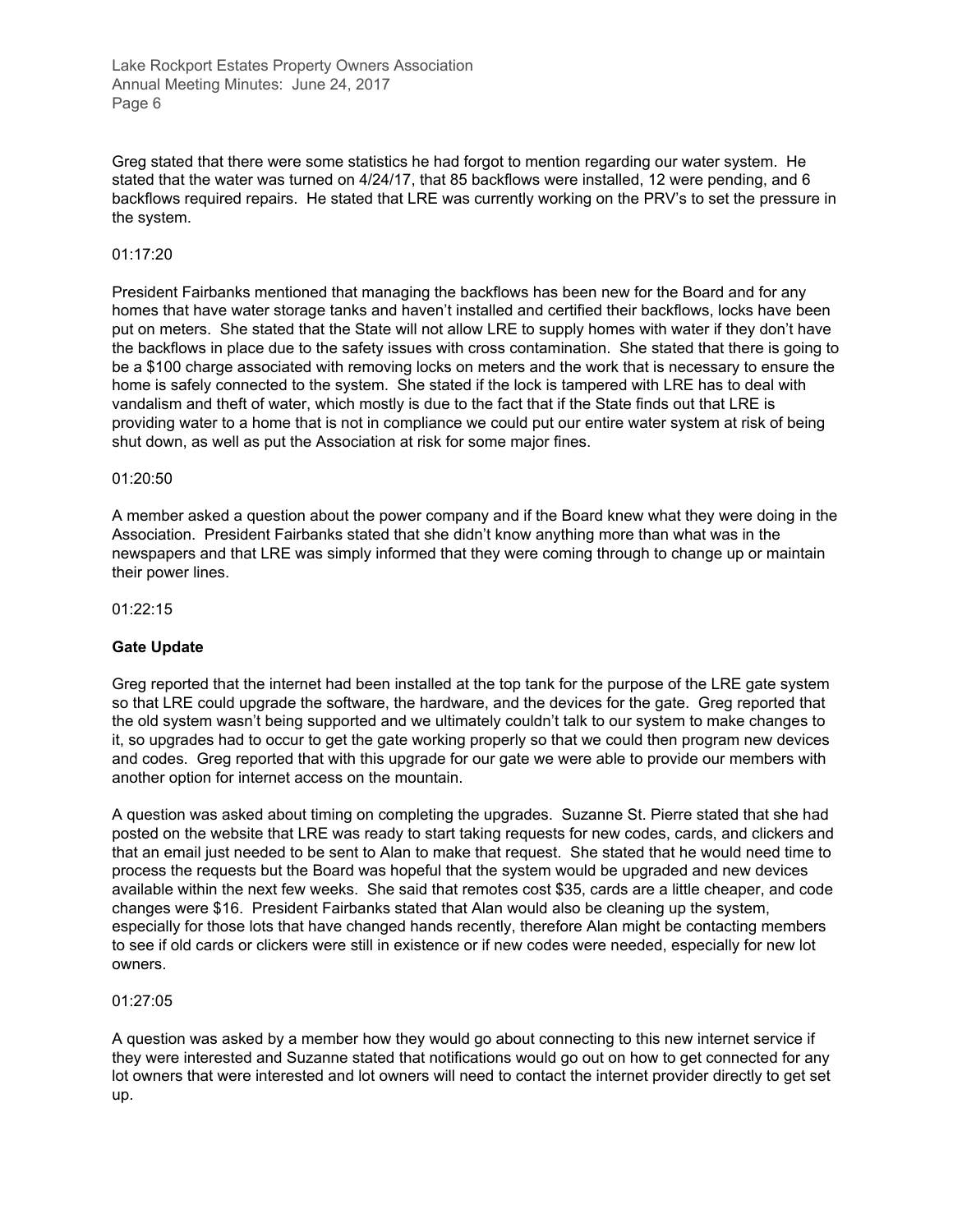#### 01:27:55

### **Architectural**

President Fairbanks reported that there were 4 new homes under construction on the mountain and she expects 3 more home building projects to get started this year. She stated that the membership should expect to see a lot of construction vehicles on the roads until the winter weight restrictions kick in because it is such a busy building season on the mountain.

#### **Member Directory**

Yvette Connely reported that at the 2015 annual meeting a member directory was brought up and the Board did a handful of research into the Utah State laws regarding the POA's ability to share contact information for its members. She stated that while the POA collects contact information, including email addresses and phone numbers, the Board did not feel that it was appropriate to share that information with the entire membership without member approval. Yvette said that the Board was working on creating a directory and had a form so that each member could opt in to providing email and phone number, along with kids names and ages, pets, or any other personal information, which would then be shared with the membership. Yvette stated that for members at the annual meeting, the form could be filled out now, otherwise the membership would be sending out letters to all other members not in attendance for them to opt in. Steve Sady noted that any information provided by the members would only be shared with other LRE members. Yvette stated that for all members who opted to provide their personal email address and phone number, that information would be available and provided to anyone in the membership who requested member contact information. Susanne St. Pierre clarified that the Board wanted, and needed, member email addresses and phone numbers so that they could send Association mail and updates and contact members, therefore this opt in form was being provided to let members chose what they shared regardless of what the Board had for contact information. Ultimately the Board was not going to share email addresses or phone numbers that they had on file unless the member had given permission to do so through the opt in form, which hopefully would not discourage members from sharing all of their contact information with LRE. Yvette added that when LRE has email addresses they can email newsletters and save LRE money because it reduces printing, paper, envelope, and stamp costs, which is why we encourage members to share that information with us.

01:39:30

# **Winter Weight Restriction**

President Fairbanks asked if anyone else had any questions before the meeting was adjourned. A question came up about the winter weight restrictions and the weight that is being used for the rule, because it seemed a bit arbitrary. President Fairbanks stated that the winter weight restriction rule had been brought up at multiple Board meetings and was something the Board was interested in adjusting. In the past year the Board changed the starting restriction date from October 15 to October 31 and the Board was still looking at the weight limit as well as the fine amount. She stated that the Board was also considering allowing the members to ask permission from the Board for bringing in trucks over the weight limit and past the restriction date, wherein such permission could be granted based on weather and road conditions. She said the Board believed this would help open up the lines of communication and basically give the Association a little more flexibility if there was a shorter winter or a late start to winter. However, she did state that after the roads got snow-packed and icy the Board would probably not be granting any large trucks access to the mountain, as the flexibility would only be provided before or after the snow had